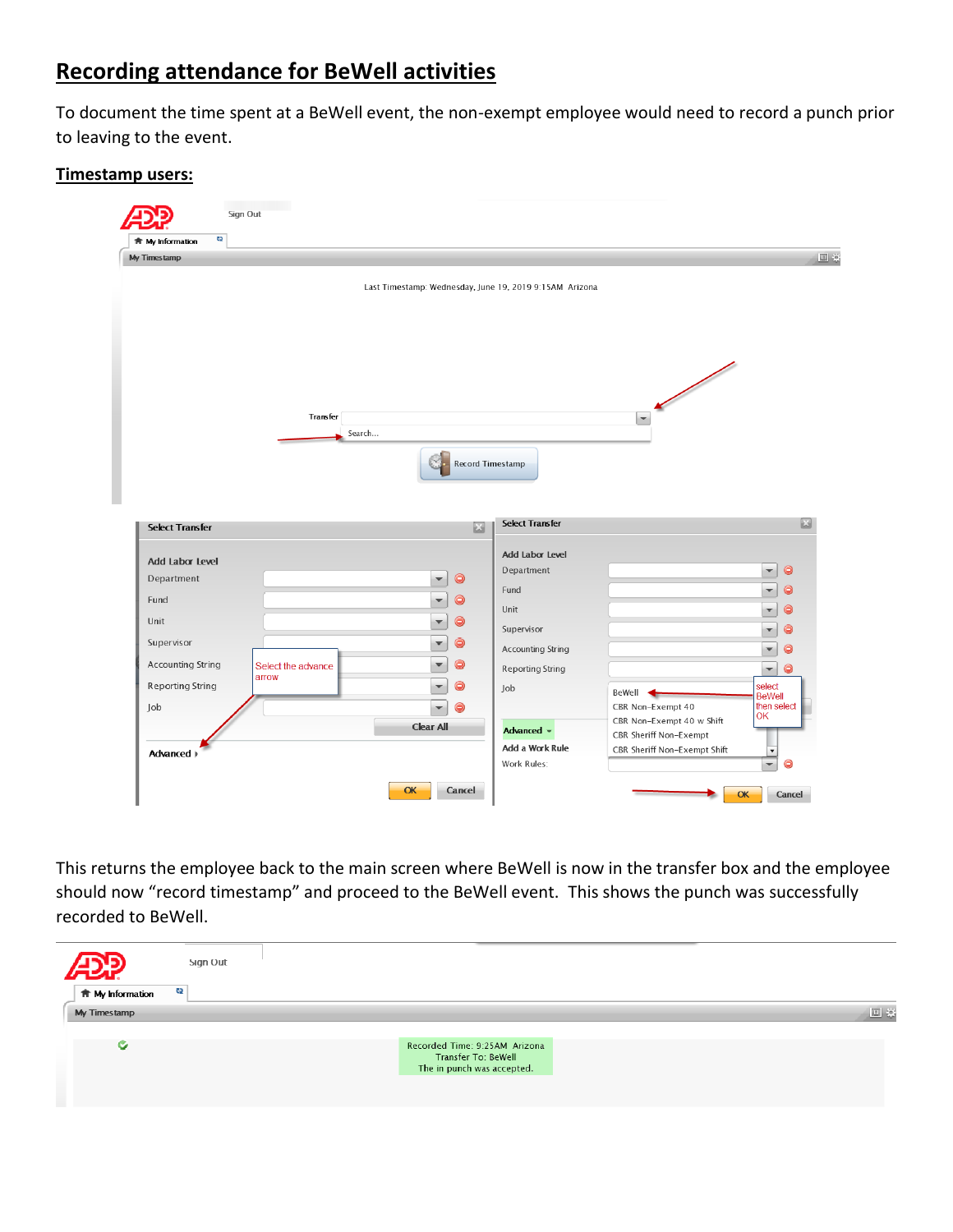Upon completion of the event, the non-exempt timestamp employee would return to their work area and punch once more. This time instead of selecting BeWell from the drop down selection the employee would select either "Non-Exempt 40" or if you work in a department that is eligible for shift differential the selection would be "Non-Exempt 40 w Shift".

| <b>Select Transfer</b>   |                                     | $\boxed{53}$                                             | <b>Select Transfer</b>   | $\mathbb{Z}$     |
|--------------------------|-------------------------------------|----------------------------------------------------------|--------------------------|------------------|
| <b>Add Labor Level</b>   |                                     |                                                          |                          |                  |
| Department               |                                     | $\bullet$<br>$\mathbf{v}$                                | <b>Add Labor Level</b>   |                  |
| Fund                     |                                     | $\bullet$<br>$\mathbf{v}$                                | Department               | $\mathbf{v}$     |
| Unit                     |                                     | $\bullet$<br>$\overline{\phantom{a}}$                    | Fund                     | $\bullet$<br>÷   |
| Supervisor               |                                     | $\bullet$<br>÷                                           | Unit                     | Θ<br>÷           |
| <b>Accounting String</b> |                                     | $\bullet$<br>$\mathbf{v}$                                | Supervisor               | $\bullet$<br>w.  |
| <b>Reporting String</b>  |                                     | $\overline{\mathbf{r}}$<br>$\bullet$                     | <b>Accounting String</b> | G<br>÷           |
| Job                      |                                     | $\bullet$<br>$\overline{\mathbf{v}}$<br><b>Clear All</b> | <b>Reporting String</b>  | Θ<br>¥           |
|                          |                                     |                                                          | Job                      | $\bullet$<br>÷   |
| Advanced $\sim$          |                                     |                                                          |                          | <b>Clear All</b> |
| Add a Work Rule          |                                     |                                                          |                          |                  |
| Work Rules:              |                                     | ⊜<br>v                                                   | Advanced $-$             |                  |
|                          | Honor Guard Duty                    | $\blacktriangle$                                         |                          |                  |
|                          | Non-Exempt 40                       | Cancel                                                   | Add a Work Rule          |                  |
|                          | Non-Exempt 40 w Shift               |                                                          | Work Rules:              | Non-Exempt 40    |
|                          | Sheriff Correction Train w Shift    |                                                          |                          |                  |
|                          | <b>Sheriff Corrections Training</b> | $\blacktriangledown$                                     |                          | Cancel<br>OK     |

Now the employee would record timestamp and the system would now show the following:

| C2                      | Sign Out        |                                                                                                  |                          |    |
|-------------------------|-----------------|--------------------------------------------------------------------------------------------------|--------------------------|----|
| <b>音 My Information</b> |                 |                                                                                                  |                          |    |
| My Timestamp<br>G       |                 | Recorded Time: 10:44AM Arizona<br>Transfer To: Non-Exempt 40<br>The transfer punch was accepted. |                          | 回线 |
|                         | <b>Transfer</b> |                                                                                                  | $\overline{\phantom{a}}$ |    |
|                         |                 | 식.<br>Record Timestamp                                                                           |                          |    |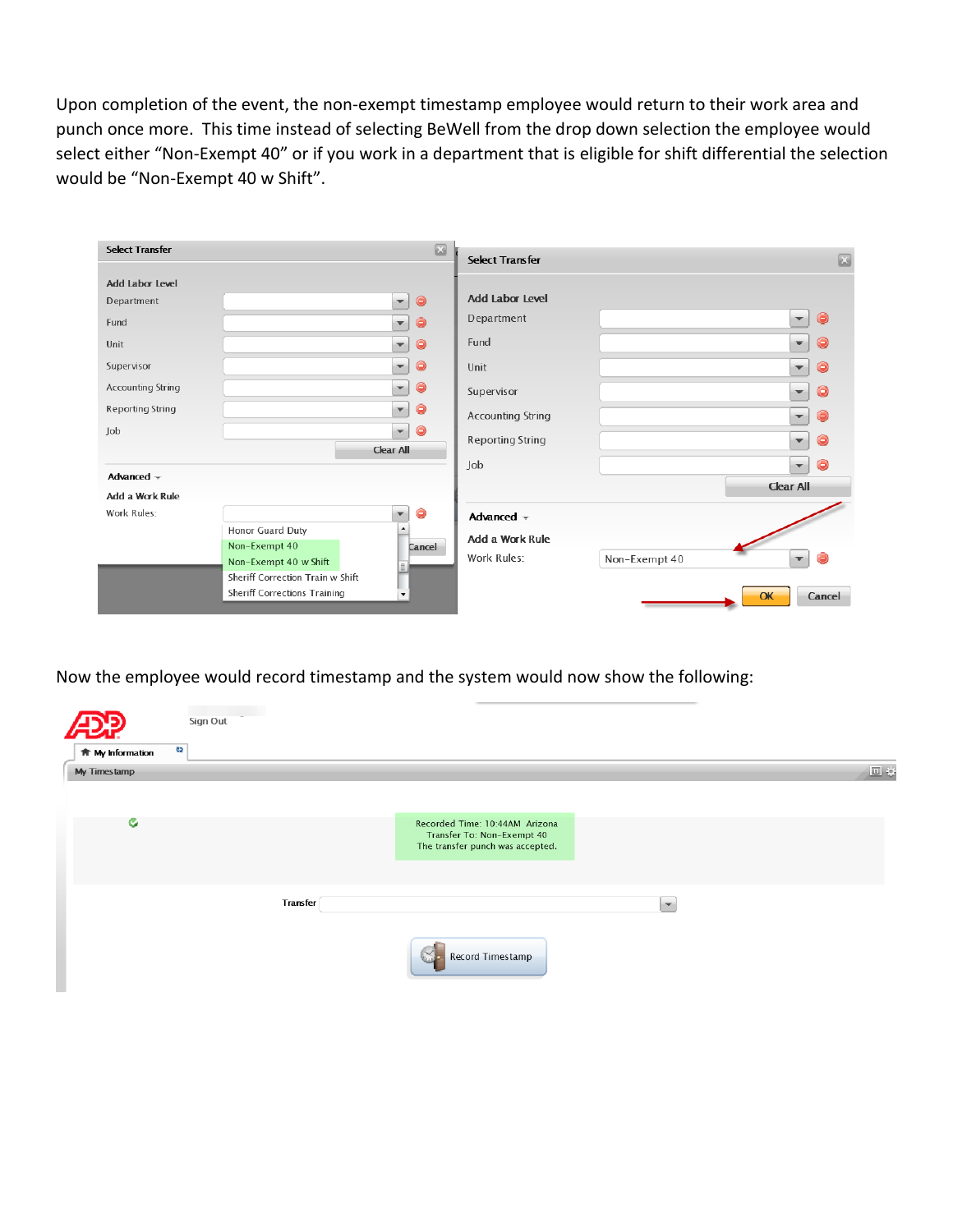This shows the employee's timecard and the recording of the BeWell punches.

| <b>Timecard</b> |          |                |                    |                 |                 |          |                           |        | 回登              |
|-----------------|----------|----------------|--------------------|-----------------|-----------------|----------|---------------------------|--------|-----------------|
|                 |          |                | Current Pay Period | $\Box$ in       | Refresh<br>Save | Cancel   | More $\blacktriangledown$ |        |                 |
| Date            | Pay Code | Amount         | $\mathbf{m}$       | <b>Transfer</b> | Out             | Shift    | Daily                     | Period | <b>Schedule</b> |
| Wed 6/19        |          |                | 7:29AM             |                 | 9:25AM          |          |                           |        | 7:30AM-4:00PM   |
|                 |          |                | 9:25AM             | :;BeWell        | 10:44AM         |          |                           |        |                 |
|                 |          |                | 10:44AM            | Exempt 40       |                 | 3:15     | 3:15                      | 3:15   |                 |
| Thu 6/20        |          |                |                    |                 |                 |          |                           | 3:15   | 7:30AM-4:00PM   |
|                 |          | All            | $\sim$<br>Account  | i w             | $\sim$          | Pay Code |                           |        | <b>Amount</b>   |
|                 |          | <b>Account</b> |                    |                 |                 |          |                           |        |                 |

# **TIME CLOCK users:**

For the time clock users, an edit sheet will need to be completed to reflect the times when attending a BeWell event. The current clock configuration does not warrant transferring to a work rule.

### **Exempt employee:**

Insert a new row and the new pay code will appear with black font:

| <b>TIMECARD</b><br>Loaded: 2:55PM                                                                       |          | Name & ID                          | PIMA456789<br>PIMAtest, Exempt                                                 |                      |
|---------------------------------------------------------------------------------------------------------|----------|------------------------------------|--------------------------------------------------------------------------------|----------------------|
|                                                                                                         |          | <b>Time Period Next Pay Period</b> |                                                                                | $\blacktriangledown$ |
| Action *<br><b>Save</b>                                                                                 |          |                                    | Punch ▼ Amount ▼ Accruals ▼ Comment ▼ Approvals ▼ Overtime ▼ Reports ▼ Leave ▼ |                      |
| Week starting: Sun 9/17                                                                                 |          |                                    |                                                                                |                      |
| Pay Code                                                                                                | Transfer | Sun 9/17                           | Mon 9/18                                                                       |                      |
| $\mathbf{x}$<br>축 Hours Worked<br>$\overline{\phantom{a}}$                                              |          |                                    |                                                                                | 8:00                 |
|                                                                                                         |          |                                    |                                                                                | 8:00                 |
|                                                                                                         |          |                                    |                                                                                |                      |
| <b>TIMECARD</b>                                                                                         |          |                                    |                                                                                |                      |
| Loaded: 2:55PM                                                                                          |          | Name & ID<br>PIMAtest, Exempt      | PIMA456789                                                                     |                      |
|                                                                                                         |          | <b>Time Period Next Pay Period</b> |                                                                                | ▼                    |
| Actions ▼ Punch ▼ Amount ▼ Accruals ▼ Comment ▼ Approvals ▼ Overtime ▼ Reports ▼ Leave ▼<br><b>Save</b> |          |                                    |                                                                                |                      |
| Week starting: Sun 9/17                                                                                 |          |                                    |                                                                                |                      |
| Pay Code                                                                                                | Transfer | Sun 9/17                           | Mon 9/18                                                                       | Tue 9/19             |
| $\overline{\mathbf{r}}$<br>$\mathbf{x}$<br>Hours Worked                                                 |          |                                    | 8:00                                                                           | 8:00                 |
| 図圖<br>Hours Worked                                                                                      | ▼        |                                    |                                                                                |                      |
|                                                                                                         |          |                                    | 8:00                                                                           | 8:00                 |
|                                                                                                         |          |                                    |                                                                                |                      |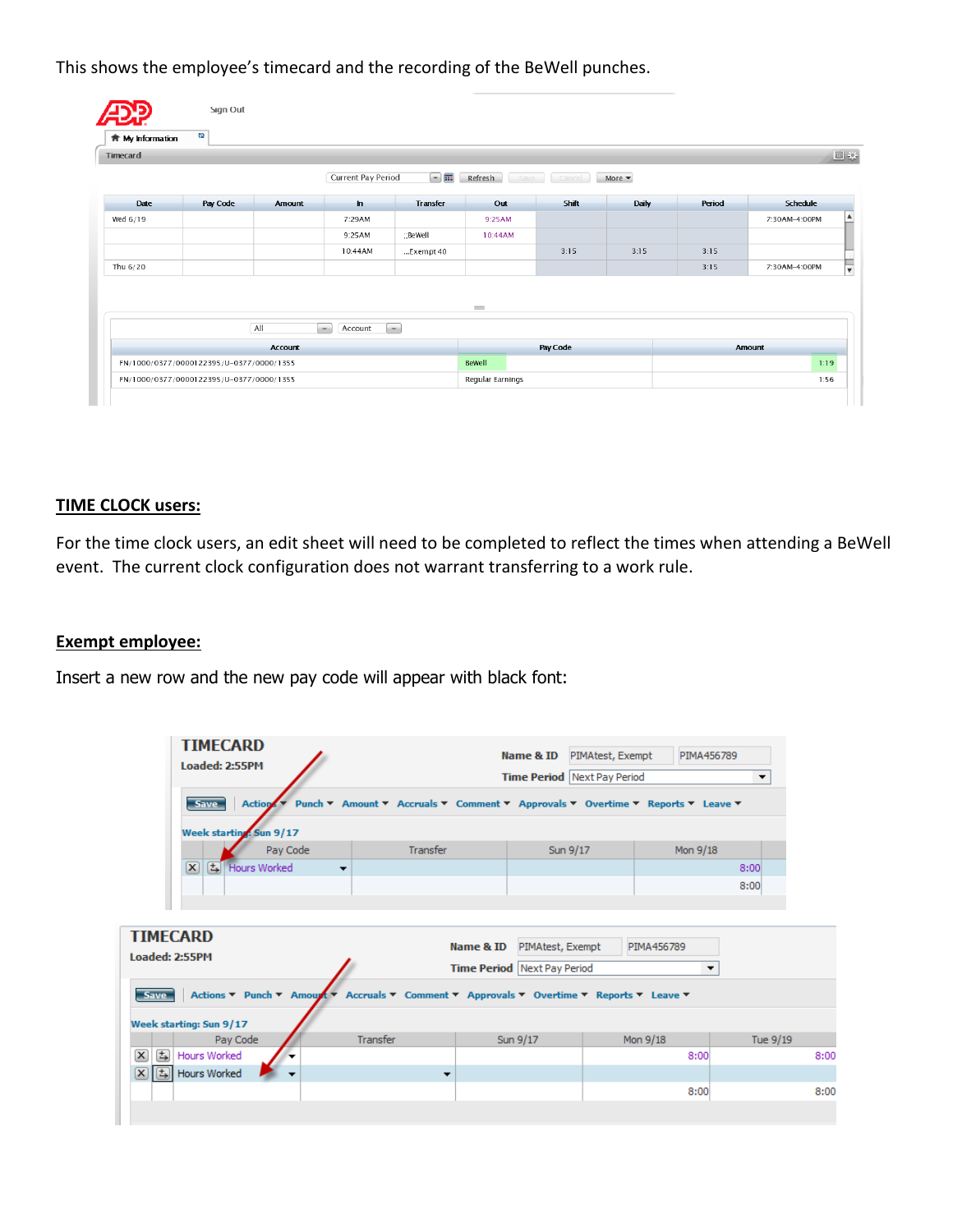Use the drop down arrow to the right of the pay code in blank font to locate the pay code BeWell. Select the day the event was held and enter the amount of time spent at the BeWell event. Modify the hours in the purple "hours worked" to total your standard work hours (i.e. 6, 8, 10 etc.).

# **For Supervisors:**

Should your employee have not completed their timecards as noted above, please have the employee enter their time on the time edit log and use these instructions to modify their timecards. The exempt employee would be completed exactly as stated above. The non-exempt employee needs to have IN punches added and the BeWell coded added as a transfer. They should remain on the clock and not have a minute gap between punches to capture the transfer to BeWell. Please do not add time using the pay code method that you would do for the exempt employee.

This is the employee's timecard before you have modified it.

|             | <b>TIMECARD</b><br>Name & ID PIMAtest, NonExempt PIMA123456<br><b>Last Saved: 2:15PM</b><br><b>Time Period</b> Current Pay Period |                          |        |        |          |                              |         |                          |                              |       |       |            |
|-------------|-----------------------------------------------------------------------------------------------------------------------------------|--------------------------|--------|--------|----------|------------------------------|---------|--------------------------|------------------------------|-------|-------|------------|
| <b>Save</b> | Actions ▼ Punch ▼ Amount ▼ Accruals ▼ Comment ▼ Approvals ▼ Overtime ▼ Reports ▼ Leave ▼                                          |                          |        |        |          |                              |         |                          |                              |       |       |            |
|             | <b>Date</b>                                                                                                                       | Pay Code                 | Amount | In     | Transfer | Out                          | In      | Transfer                 | Out                          | Shift | Daily | Cumulative |
|             | $\boxed{\mathbf{X}}$ $\boxed{\mathbf{t}}$ Sat 6/22                                                                                |                          |        |        |          |                              |         |                          |                              |       |       |            |
|             | $\boxed{\mathbf{X}}$ $\boxed{\mathbf{L}}$ Sun 6/23                                                                                |                          |        |        |          |                              |         | $\overline{\phantom{a}}$ |                              |       |       |            |
|             | $\boxed{\mathbf{X}}$ $\boxed{\mathbf{t}}$ Mon 6/24                                                                                | $\sim$                   |        | 7:33AM |          | $\blacktriangledown$ 12:30PM | 12:59PM |                          | $\blacktriangleright$ 4:00PM | 7:58  | 7:58  | 7:58       |
|             | $\boxed{\mathsf{x}}$ $\boxed{\mathsf{t}}$ Tue 6/25                                                                                | $\overline{\phantom{a}}$ |        |        |          |                              |         |                          |                              |       |       | 7:58       |

For illustration purposes, the BeWell event was held from 9am to 10am on 6/24. The easiest way to modify the time card is to add a row for 6/24 and in the first **IN** box type 9a, tab to the transfer box and use the drop down arrow and select SEARCH.

|                           |                              | *TIMECARD<br>Loaded: 2:22PM |          |        | Name & ID<br><b>Time Period</b> Current Pay Period | PIMAtest, NonExempt PIMA123456                                                           | ▼       |         |                          |        |
|---------------------------|------------------------------|-----------------------------|----------|--------|----------------------------------------------------|------------------------------------------------------------------------------------------|---------|---------|--------------------------|--------|
|                           | <b>Save</b>                  |                             |          |        |                                                    | Actions ▼ Punch ▼ Amount ▼ Accruals ▼ Comment ▼ Approvals ▼ Overtime ▼ Reports ▼ Leave ▼ |         |         |                          |        |
|                           |                              | Date                        | Pav Code | Amount | In                                                 | ;////T-1900031899//                                                                      | Out     | In      | Transfer                 | Out    |
| $\mathbf{x}$              |                              | $5$ Sat 6/22                |          |        |                                                    | ;////T-19000281235//                                                                     |         |         |                          |        |
| $\mathbf{x}$              | $\left  \frac{1}{2} \right $ | Sun 6/23                    |          |        |                                                    | :////T-1900020447//                                                                      |         |         |                          |        |
| $\left[\mathbf{x}\right]$ | $\left( \frac{1}{2} \right)$ | Mon 6/24                    |          |        | 7:33AM                                             | :////T-190000406922<br>:////T-1800037710//                                               | 12:30PM | 12:59PM | ۰.                       | 4:00PM |
| $\mathbf{x}$              |                              | $\boxed{+}$ Mon 6/24        |          |        | 9:00AM                                             |                                                                                          |         |         |                          |        |
| $\left[\mathbf{x}\right]$ |                              | [tal Tue 6/25]              |          |        |                                                    | Alt-S<br>Search                                                                          |         |         |                          |        |
| $\left[\mathbf{x}\right]$ |                              | t Wed 6/26                  | -        |        |                                                    |                                                                                          |         |         |                          |        |
| $\left[\mathbf{x}\right]$ |                              | [5] Thu 6/27                |          |        |                                                    | ▼                                                                                        |         |         |                          |        |
| $\vert x \vert$           |                              | $\boxed{5}$ Fri 6/28        |          |        |                                                    | $\overline{\phantom{a}}$                                                                 |         |         | $\overline{\phantom{a}}$ |        |

This screen will become available and locate the WORK RULE, use the drop down arrow to locate BeWell, and click on okay.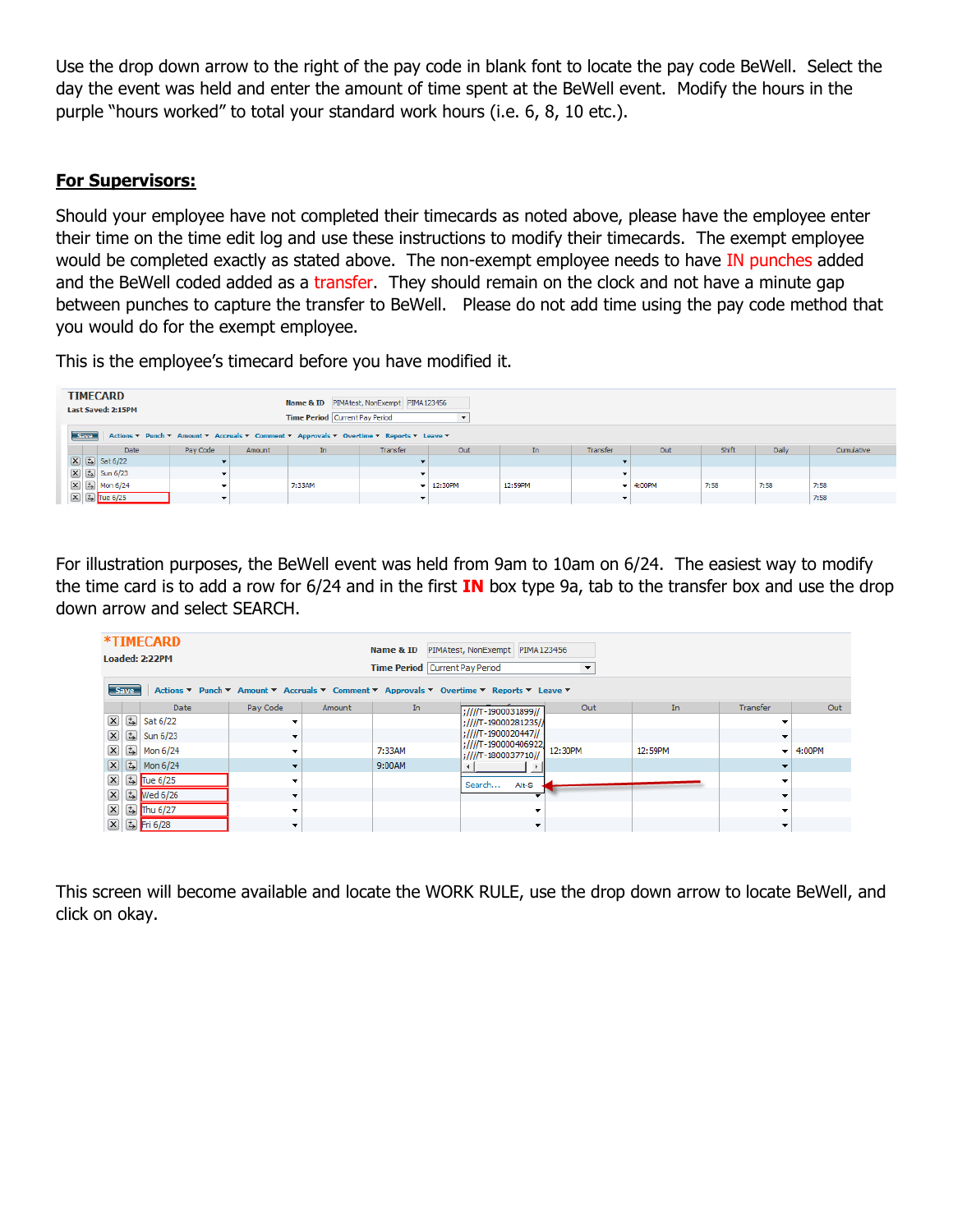#### Select Transfer

| <b>Job</b>                                              |        |                              |                        |                           |
|---------------------------------------------------------|--------|------------------------------|------------------------|---------------------------|
| $\sim$ Go To<br>*As of date 6/24/2019                   |        |                              |                        | $\blacktriangledown$ Show |
|                                                         |        |                              |                        |                           |
|                                                         |        |                              |                        |                           |
|                                                         |        |                              |                        |                           |
|                                                         |        |                              |                        |                           |
|                                                         |        |                              |                        |                           |
|                                                         |        |                              |                        |                           |
|                                                         |        |                              |                        |                           |
|                                                         |        |                              |                        |                           |
|                                                         |        |                              |                        |                           |
|                                                         |        |                              |                        |                           |
|                                                         |        |                              |                        |                           |
|                                                         |        |                              |                        |                           |
|                                                         |        |                              | $\cdots$               |                           |
| <b>Labor Account</b>                                    |        |                              |                        |                           |
| <b>Name or Description:</b>                             |        |                              |                        | Clear Account             |
|                                                         | Search |                              |                        |                           |
| <b>Available Entries:</b>                               |        | <b>O</b> Department          |                        |                           |
| !, ADPNAV for ADP Use Only                              |        | $\bigcirc$ Fund              |                        |                           |
| k.                                                      |        |                              |                        |                           |
| 0000, Default                                           |        | $\bigcirc$ Unit              |                        |                           |
| AS, Assessor                                            |        | ○ Supervisor                 |                        |                           |
| <b>BOS, Board of Supervisors</b>                        |        |                              |                        |                           |
|                                                         |        | $\bigcirc$ Accounting String |                        |                           |
| CA, County Administrator                                |        | $\bigcirc$ Reporting String  |                        |                           |
| <b>CAC, Court Appointed Counsel</b>                     |        | $\bigcirc$ Job               |                        |                           |
| CC, Clerk of the Superior Court                         |        |                              |                        |                           |
| CD,Com Dev Neighborhood Conserv                         |        |                              |                        |                           |
| CED, Community - Economic Development Grants - Data Off |        |                              |                        |                           |
| CL, Clerk of the Board                                  |        |                              |                        |                           |
| <b>CM, Communications Office</b>                        |        | t                            |                        |                           |
| CO,Constables                                           |        |                              |                        |                           |
|                                                         |        |                              |                        |                           |
| CS, Community Svcs Emplmt Training                      |        |                              |                        |                           |
| <b>DE, Environmental Quality</b>                        |        |                              |                        |                           |
| <b>DSD,Development Services</b>                         |        |                              |                        |                           |
| ED, Economic Dev and Tourism                            |        |                              |                        |                           |
| EL,Elections                                            |        |                              |                        |                           |
| FC, Reg Flood Control District                          |        |                              |                        |                           |
| <b>FM, Facilities Management</b>                        |        |                              |                        |                           |
| FN, Finance and Risk Management                         |        |                              |                        |                           |
|                                                         |        |                              |                        |                           |
| <b>FS,Fleet Services</b>                                |        |                              |                        |                           |
| <b>FSC, Forensic Science Center</b>                     |        |                              |                        |                           |
| GGS, General Government Services Administration         |        |                              |                        |                           |
| GMI, Grants Management - Innovation                     |        |                              |                        |                           |
| LID Hooth                                               | ∽∣     |                              |                        |                           |
|                                                         |        |                              |                        |                           |
| <b>Work Rule</b>                                        |        |                              |                        |                           |
| $\blacktriangledown$<br><none></none>                   |        |                              |                        |                           |
|                                                         |        |                              |                        |                           |
| <b>Selected Transfer</b>                                |        |                              |                        |                           |
|                                                         |        |                              |                        |                           |
|                                                         |        |                              |                        |                           |
|                                                         |        |                              | OK Cancel Refresh Help |                           |
|                                                         |        |                              |                        |                           |
|                                                         |        |                              |                        |                           |
| <b>FS,Fleet Services</b>                                |        |                              |                        |                           |
|                                                         |        |                              |                        |                           |
| FSC, Forensic Science Center                            |        |                              |                        |                           |
| GGS, General Government Services Adm                    |        |                              |                        |                           |
|                                                         |        |                              |                        |                           |
| GMI, Grants Management - Innovation                     |        |                              |                        |                           |
| <b>LID Livelih</b>                                      |        |                              |                        |                           |
|                                                         |        |                              |                        |                           |
| <b>Work Rule</b>                                        |        |                              |                        |                           |
| $<$ None $>$<br>$\overline{\phantom{a}}$                |        |                              |                        |                           |
|                                                         |        |                              |                        |                           |
| $<$ None $>$<br>$\blacktriangle$                        |        |                              |                        |                           |
| BeWell                                                  |        |                              |                        |                           |
| CBR Non-Exempt 40                                       |        |                              |                        |                           |
|                                                         |        |                              |                        |                           |
| CBR Non-Exempt 40 w Shift                               |        |                              |                        |                           |
| CBR Sheriff Non-Exempt                                  |        |                              |                        |                           |
| CBR Sheriff Non-Exempt Shift                            |        |                              |                        |                           |
| CBT Non-Exempt 40                                       |        |                              |                        |                           |
|                                                         |        |                              |                        |                           |

Time card will now appear as follows. You now need to complete that row by tabbing over to the next **IN** box and enter 10a in that box and tab once more to the transfer box adjacent to the 10a punch.

|                           | <b><i><b>TIMELAKD</b></i></b><br>Name & ID PIMAtest, NonExempt PIMA123456<br>Loaded: 2:28PM<br>Time Period Current Pay Period<br>▼ |                                        |          |        |        |               |            |         |          |                              |  |
|---------------------------|------------------------------------------------------------------------------------------------------------------------------------|----------------------------------------|----------|--------|--------|---------------|------------|---------|----------|------------------------------|--|
|                           | Actions ▼ Punch ▼ Amount ▼ Accruals ▼ Comment ▼ Approvals ▼ Overtime ▼ Reports ▼ Leave ▼<br><b>Save</b>                            |                                        |          |        |        |               |            |         |          |                              |  |
|                           |                                                                                                                                    | Date                                   | Pay Code | Amount | In.    | Transfer      | Out        | In      | Transfer | Out                          |  |
| $\mathbf{x}$              |                                                                                                                                    | $\boxed{1}$ Sat 6/22                   |          |        |        |               |            |         |          |                              |  |
| $\left[\mathbf{x}\right]$ |                                                                                                                                    | $\boxed{1}$ Sun 6/23                   |          |        |        |               |            |         |          |                              |  |
| $\mathbf{x}$              |                                                                                                                                    | [tal Mon 6/24                          |          |        | 7:33AM |               | $-12:30PM$ | 12:59PM |          | $\blacktriangleright$ 4:00PM |  |
|                           |                                                                                                                                    | $ \mathbf{X} $ $ \mathbf{L} $ Mon 6/24 |          |        | 9:00AM | ;;BeWell<br>▼ |            |         |          |                              |  |
| $\mathbf{x}$              |                                                                                                                                    | [tal Tue 6/25]                         |          |        |        |               |            |         |          |                              |  |
|                           |                                                                                                                                    | $\boxed{v}$ $\boxed{+}$ Mod 6/26       |          |        |        |               |            |         |          |                              |  |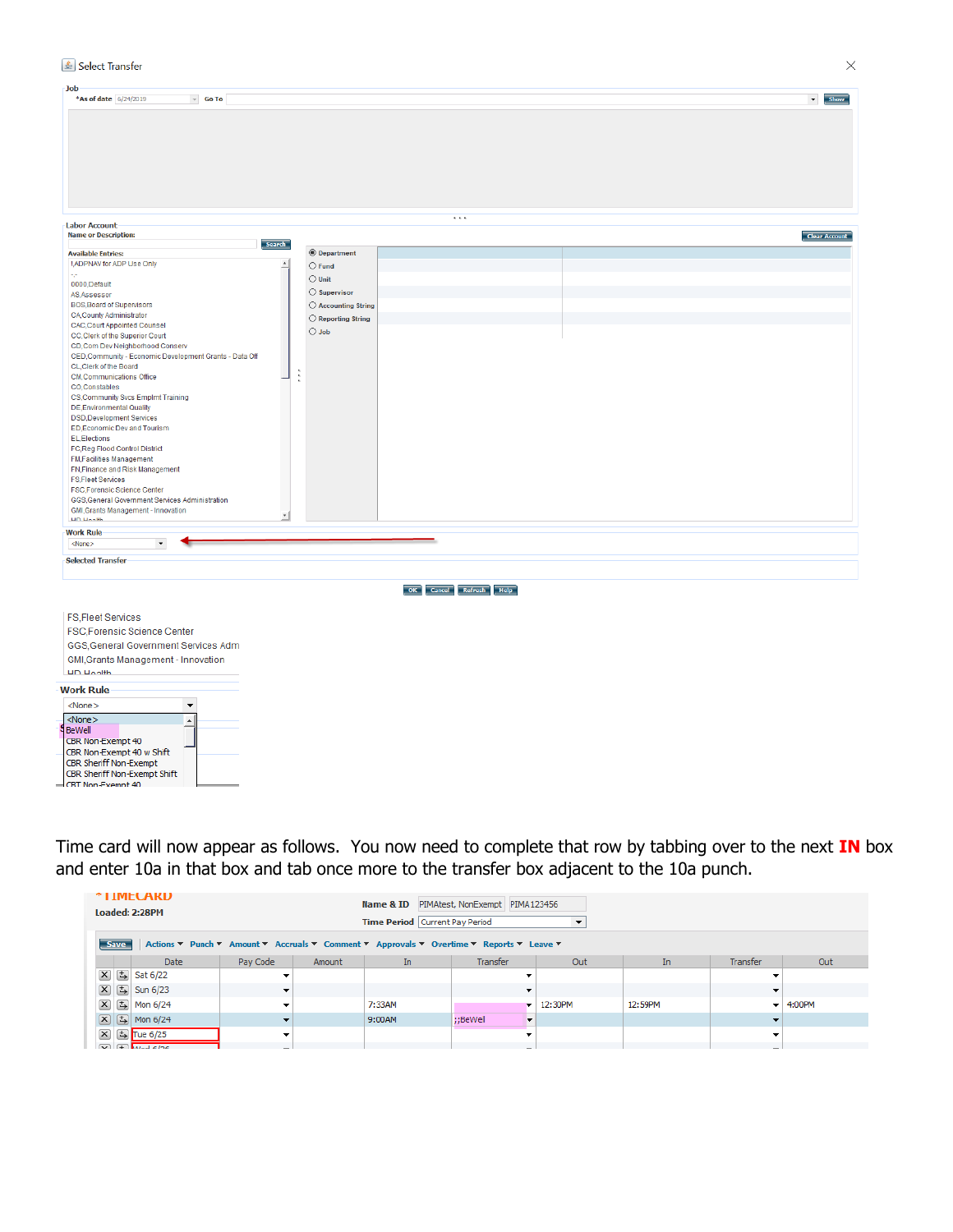|                         |                                                                                                         | *TIMECARD<br>Loaded: 2:28PM |                          |        | Name & ID<br>Time Period Current Pay Period | PIMAtest, NonExempt PIMA123456       |         |         |          |            |
|-------------------------|---------------------------------------------------------------------------------------------------------|-----------------------------|--------------------------|--------|---------------------------------------------|--------------------------------------|---------|---------|----------|------------|
|                         | Actions ▼ Punch ▼ Amount ▼ Accruals ▼ Comment ▼ Approvals ▼ Overtime ▼ Reports ▼ Leave ▼<br><b>Save</b> |                             |                          |        |                                             |                                      |         |         |          |            |
|                         |                                                                                                         | <b>Date</b>                 | Pay Code                 | Amount | In.                                         | Transfer                             | Out     | In      | Transfer | Out        |
| $\boxed{\mathsf{x}}$    | $\Rightarrow$                                                                                           | Sat 6/22                    |                          |        |                                             | ▼                                    |         |         |          |            |
| $\mathbf{x}$            |                                                                                                         | $\boxed{5}$ Sun 6/23        | $\overline{\phantom{a}}$ |        |                                             |                                      |         |         |          |            |
| $\boxed{\mathsf{x}}$    | $\Rightarrow$                                                                                           | Mon 6/24                    |                          |        | 7:33AM                                      | $\mathbf{v}$ is                      | 12:30PM | 12:59PM |          | $-$ 4:00PM |
| $\mathbf{x}$            |                                                                                                         | $\boxed{5}$ Mon 6/24        |                          |        | 9:00AM                                      | ::BeWell<br>$\overline{\phantom{a}}$ |         | 10:00AM |          |            |
| $\overline{\mathbf{x}}$ |                                                                                                         | t Tue 6/25                  |                          |        |                                             |                                      |         |         |          |            |

Once in the transfer box adjacent to the 10am punch use the drop down arrow, navigate to the work rule area once more; this time select either Non-exempt 40 or if your department is eligible for shift differential select Non-exempt 40 w/shift. Time card will now appear as follows:



| *TIMECARD<br>Name & ID PIMAtest, NonExempt PIMA123456<br>Loaded: 2:28PM<br><b>Time Period</b> Current Pay Period |                          |        |        |                          |             |         |                 |            |       |       |            |  |
|------------------------------------------------------------------------------------------------------------------|--------------------------|--------|--------|--------------------------|-------------|---------|-----------------|------------|-------|-------|------------|--|
| Save Actions ▼ Punch ▼ Amount ▼ Accruals ▼ Comment ▼ Approvals ▼ Overtime ▼ Reports ▼ Leave ▼                    |                          |        |        |                          |             |         |                 |            |       |       |            |  |
| Date                                                                                                             | Pay Code                 | Amount | In.    | Transfer                 | Out         | In.     | Transfer        | Out        | Shift | Daily | Cumulative |  |
| $\boxed{\mathbf{X}}$ $\boxed{\pm}$ Sat 6/22                                                                      | $\tilde{\phantom{a}}$    |        |        |                          |             |         |                 |            |       |       |            |  |
| $\boxed{\mathbf{X}}$ $\boxed{\mathbf{t}}$ Sun 6/23                                                               |                          |        |        |                          |             |         |                 |            |       |       |            |  |
| $\boxed{\mathbf{X}}$ $\boxed{\mathbf{t}}$ Mon 6/24                                                               | $\tilde{\phantom{a}}$    |        | 7:33AM |                          | $-12:30$ PM | 12:59PM |                 | $-4:00$ PM | 7:58  | 7:58  | 7:58       |  |
| $\boxed{\mathbf{X}}$ $\boxed{\mathbf{t}}$ Mon 6/24                                                               | $\overline{\phantom{a}}$ |        | 9:00AM | ::BeWell<br>$\cdot$      |             | 10:00AM | ::Non-Exempt 40 |            |       |       |            |  |
| $\boxed{\mathbf{X}}$ $\boxed{\mathbf{t}}$ Tue 6/25                                                               | $\overline{\phantom{a}}$ |        |        | $\overline{\phantom{a}}$ |             |         | $\cdot$         |            |       |       | 7:58       |  |

# This step will merge those times into the original punch line. Go to ACTIONS, select Calculate Totals:

| *TIMECARD<br>Loaded: 2:28PM<br><b>Save</b>   | <b>Actions</b>   | PIMAtest, NonExempt PIMA123456<br>Name & ID<br><b>Time Period Current Pay Period</b><br>Punch ▼ Amount ▼ Accruals ▼ Comment ▼ Approvals ▼ Overtime ▼ Reports ▼ Leave ▼ |        |        |                                      |         |         |                                             |            |
|----------------------------------------------|------------------|------------------------------------------------------------------------------------------------------------------------------------------------------------------------|--------|--------|--------------------------------------|---------|---------|---------------------------------------------|------------|
|                                              | Refresh          | Pay Code                                                                                                                                                               | Amount | In     | Transfer                             | Out     | In      | Transfer                                    | C          |
| $\left( \frac{1}{2} \right)$<br>$\mathbf{x}$ | Refresh Data     | ٠                                                                                                                                                                      |        |        |                                      |         |         |                                             |            |
| $\boxed{\mathsf{x}}$<br>国                    | Calculate Totals | $\overline{\phantom{a}}$                                                                                                                                               |        |        | $\overline{\phantom{a}}$             |         |         | $\overline{\phantom{a}}$                    |            |
| 国<br>$\mathbf{x}$                            | M E-mail         |                                                                                                                                                                        |        | 7:33AM | $\cdot$                              | 12:30PM | 12:59PM |                                             | $-$ 4:00PM |
| 国<br>$\boxed{\mathbf{x}}$                    | M Print          | $\overline{\phantom{a}}$                                                                                                                                               |        | 9:00AM | ::BeWell<br>$\overline{\phantom{a}}$ |         | 10:00AM | ::Non-Exempt 40<br>$\overline{\phantom{a}}$ |            |
| $\boxed{\mathsf{x}}$<br>马                    | Tu Print Screen  | ▼                                                                                                                                                                      |        |        |                                      |         |         | ▼                                           |            |
| $\boxed{\mathsf{x}}$                         | [5] Wed 6/26     | $\overline{\phantom{a}}$                                                                                                                                               |        |        |                                      |         |         |                                             |            |
| $\boxed{\mathsf{x}}$                         | [5] Thu 6/27     | ▼                                                                                                                                                                      |        |        | $\overline{\phantom{a}}$             |         |         | ۰                                           |            |
| $\overline{\mathbf{x}}$                      | Eri 6/28         | $\overline{\phantom{a}}$                                                                                                                                               |        |        | $\overline{\phantom{0}}$             |         |         | $\mathbf{r}$                                |            |